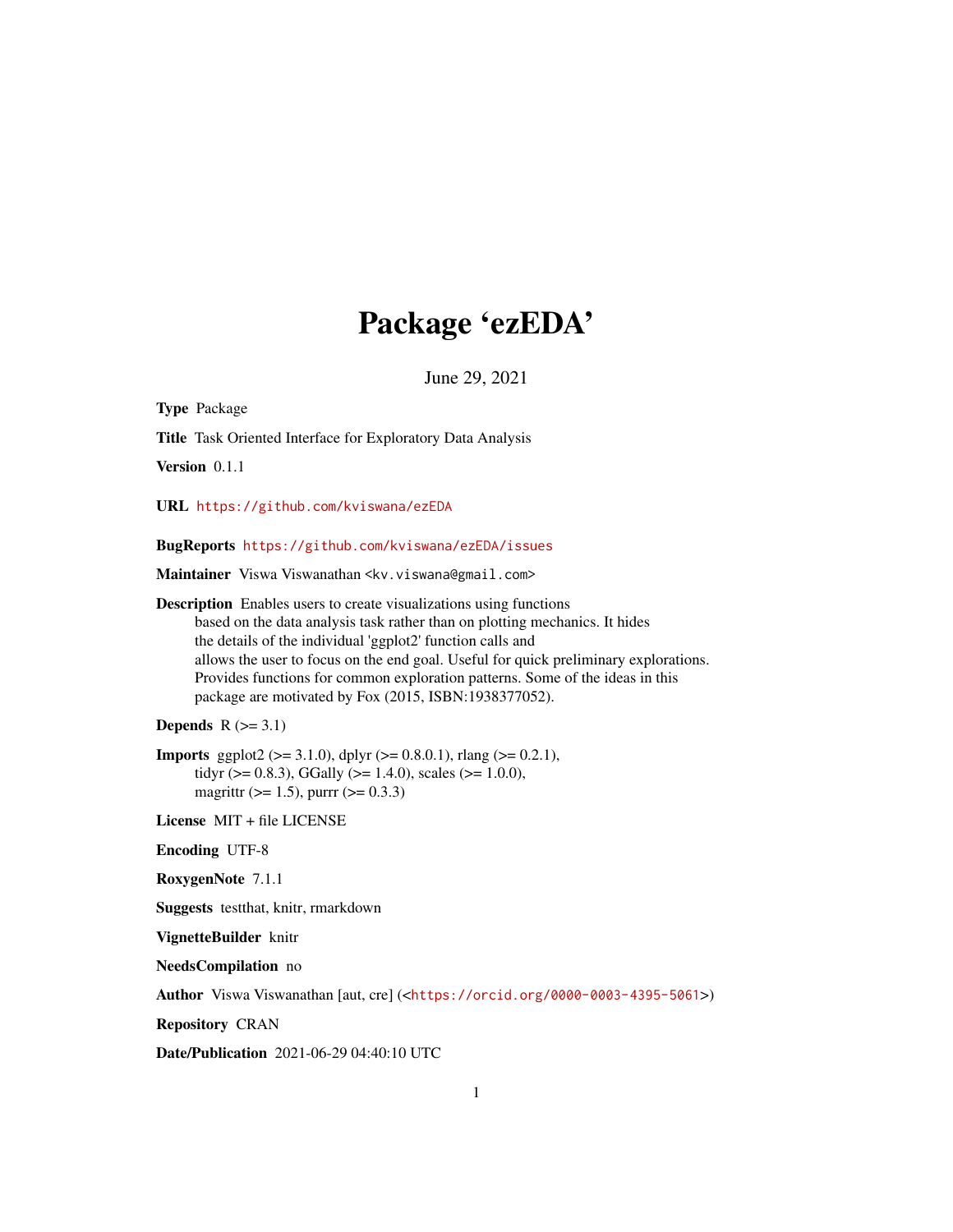## <span id="page-1-0"></span>R topics documented:

| Index | 13 |
|-------|----|

category\_contribution *Plot the contribution of different categories to a measure*

## Description

Plot the contribution of different categories to a measure

## Usage

category\_contribution(data, category, measure)

## Arguments

| data     | A data frame or tibble                                          |
|----------|-----------------------------------------------------------------|
| category | Unquoted name of category (can be factor, character or numeric) |
| measure  | Unquoted name of measure                                        |

## Value

A ggplot plot object

```
category_contribution(ggplot2::diamonds, cut, price)
category_contribution(ggplot2::diamonds, clarity, price)
```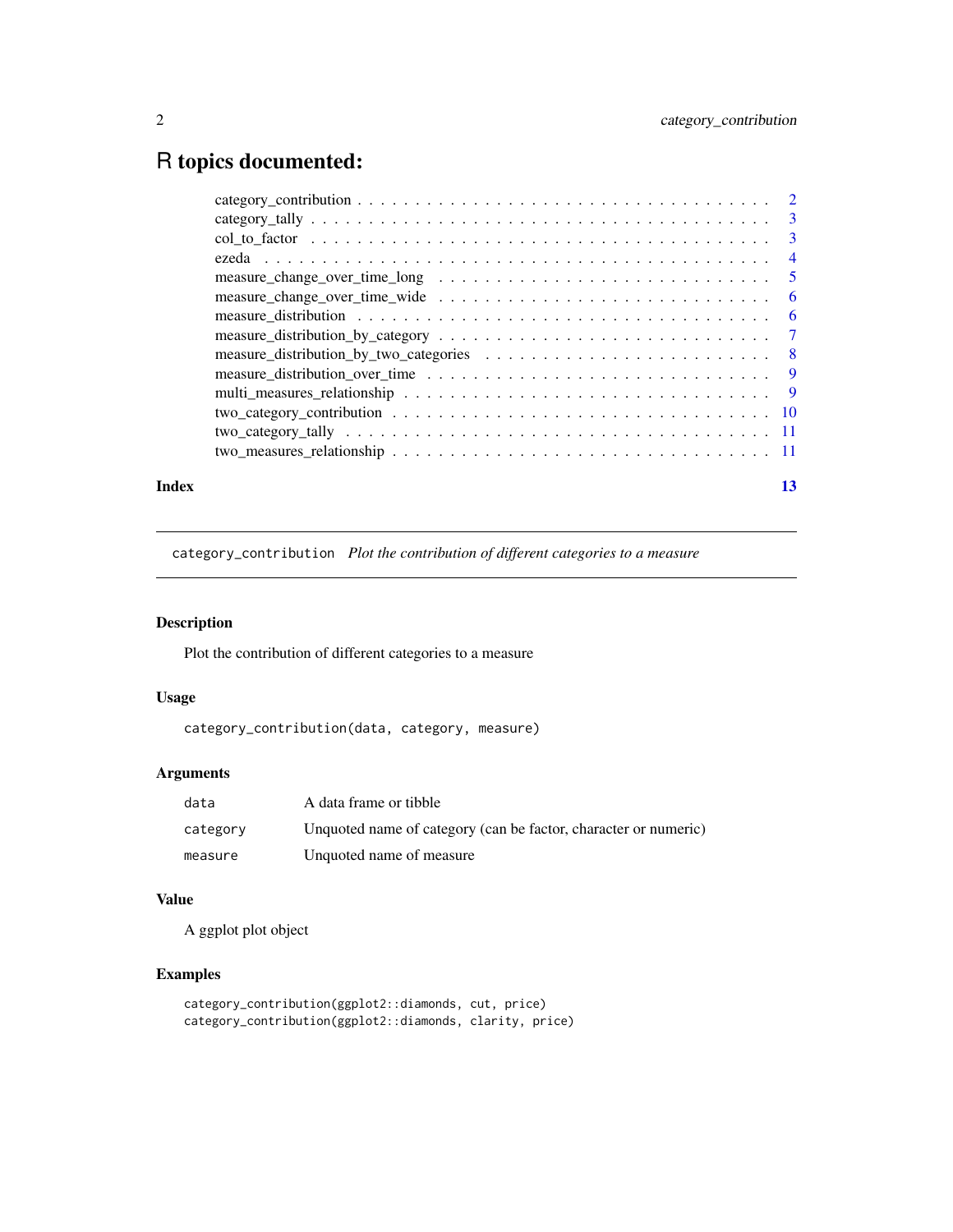<span id="page-2-0"></span>category\_tally *Plot counts of a category*

#### Description

Plot counts of a category

#### Usage

category\_tally(data, category\_column)

#### Arguments

data A data frame or tibble category\_column Unquoted column name of category (can be factor, character or numeric)

## Value

A ggplot plot object

## Examples

```
category_tally(ggplot2::mpg, class)
category_tally(ggplot2::diamonds, cut)
```

| col_to_factor | Private utility function: given a possibly non-factor column passed as |
|---------------|------------------------------------------------------------------------|
|               | a quosure, convert into a factor                                       |

#### Description

Private utility function: given a possibly non-factor column passed as a quosure, convert into a factor

## Usage

```
col_to_factor(data, col_enquo)
```
## Arguments

| data      | A data frame or tibble |
|-----------|------------------------|
| col_enquo | A quosure              |

## Value

A data frame or tibble with the corresponding column converted to factor if nevessary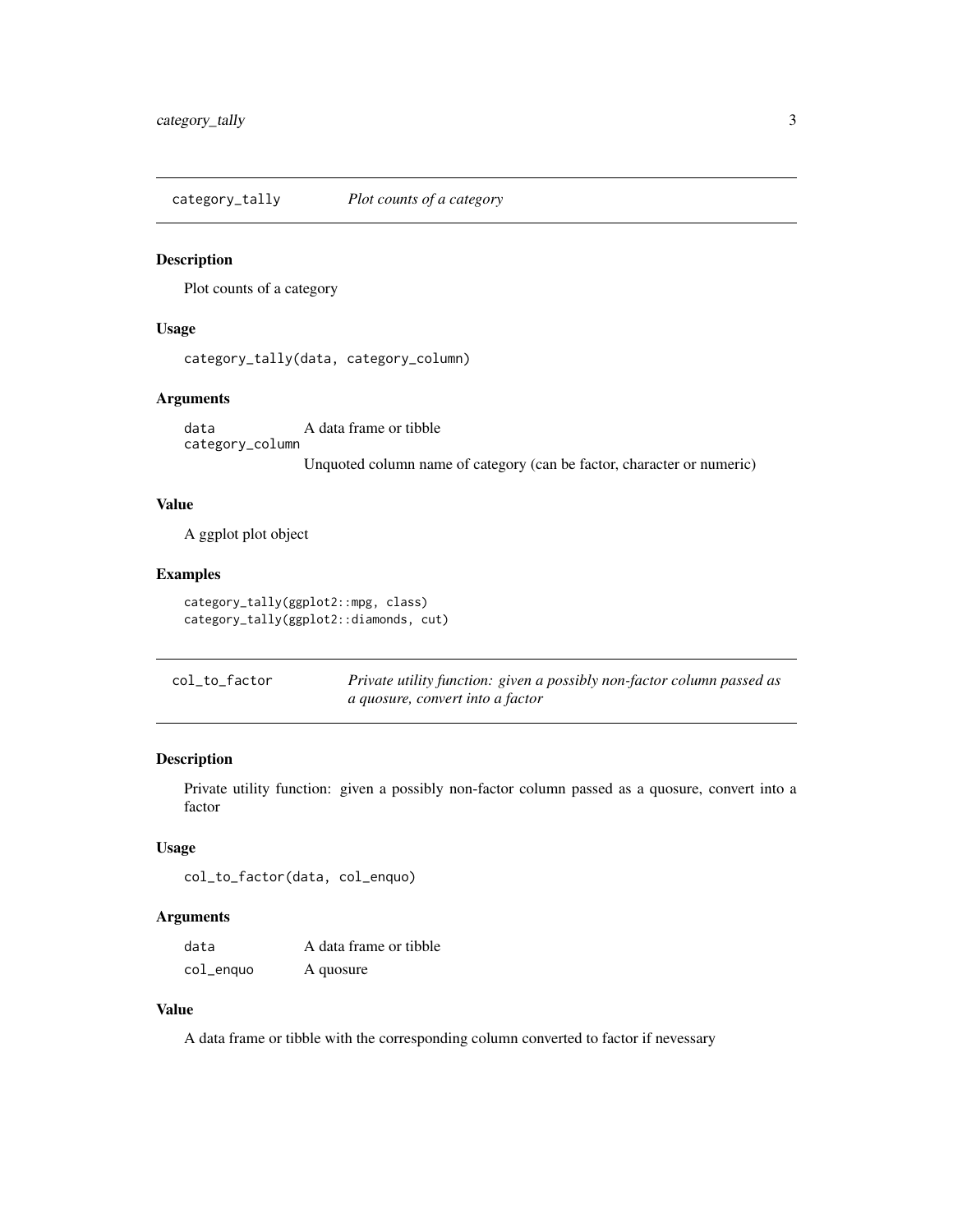<span id="page-3-0"></span>

## Description

The ezeda package provides functions for visualizations for exploratory data analysis. Whereas graphic packages generally provide many functions that users assemble to create suitable plots, each ezeda function warps ggplot and other code to generate a complete plot for common exploratory data analysis task corresponding to a recurring pattern.

#### Details

ezeda provides five categories of functions: tally, contribution, measure distribution, measure relationship, and measure trend

#### tally functions

- category\_tally
- two\_category\_tally

#### contribution functions

- category\_contribution
- two\_category\_contribution

#### measure distribution functions

- measure\_distribution
- measure\_distribution\_by\_category
- measure\_distribution\_by\_two\_categories
- measure\_distribution\_by\_time

#### measure relationship functions

- two\_measures\_relationship
- multi\_measure\_relationship

#### measure trend functions

- measure\_change\_over\_time
- measure\_change\_over\_time\_long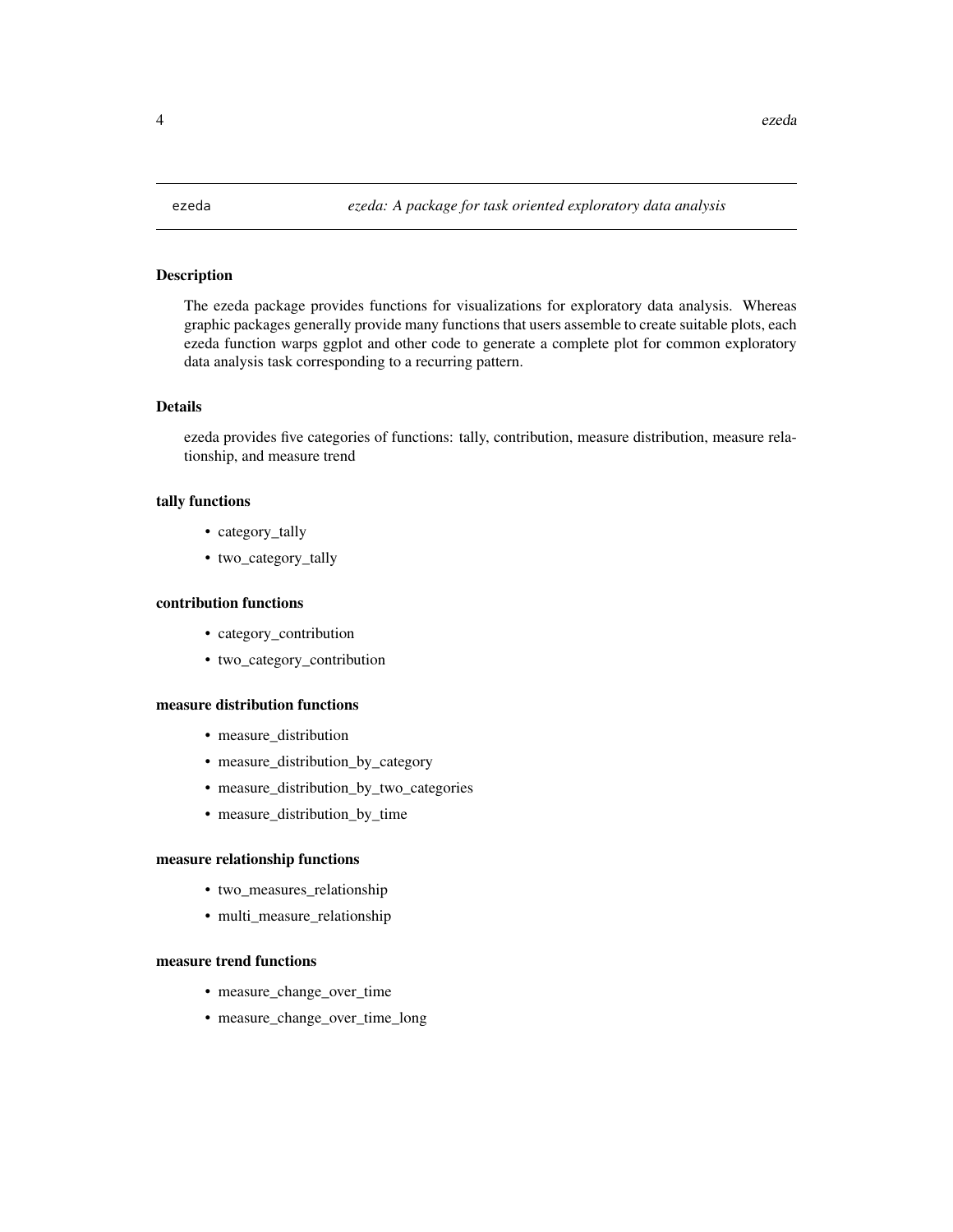<span id="page-4-0"></span>measure\_change\_over\_time\_long

*Plot the change of a measure (or set of measures) over time where the data is in "long" format That is, all measures are in one column with another column labeling each measure value*

## Description

Plot the change of a measure (or set of measures) over time where the data is in "long" format That is, all measures are in one column with another column labeling each measure value

## Usage

```
measure_change_over_time_long(
  data,
  time_col,
 measure_labels,
 measure_values,
  ...
)
```
#### Arguments

| data      | A data frame or tibble                                                                                                                             |
|-----------|----------------------------------------------------------------------------------------------------------------------------------------------------|
| time_col  | Unquoted column name with time values to plot on the x axis                                                                                        |
|           | measure_labels Unquoted column name containing the name of the measure in the correspond-<br>ing measure_values (see below) row (up to 6 measures) |
|           | measure_values Unquited column name of the column with the measure values to be plotted                                                            |
| $\ddotsc$ | Unquoted names of measures to plot (up to 6 measures)                                                                                              |

## Value

A ggplot plot object

## Examples

measure\_change\_over\_time\_long(ggplot2::economics\_long, date, variable, value, pop, unemploy)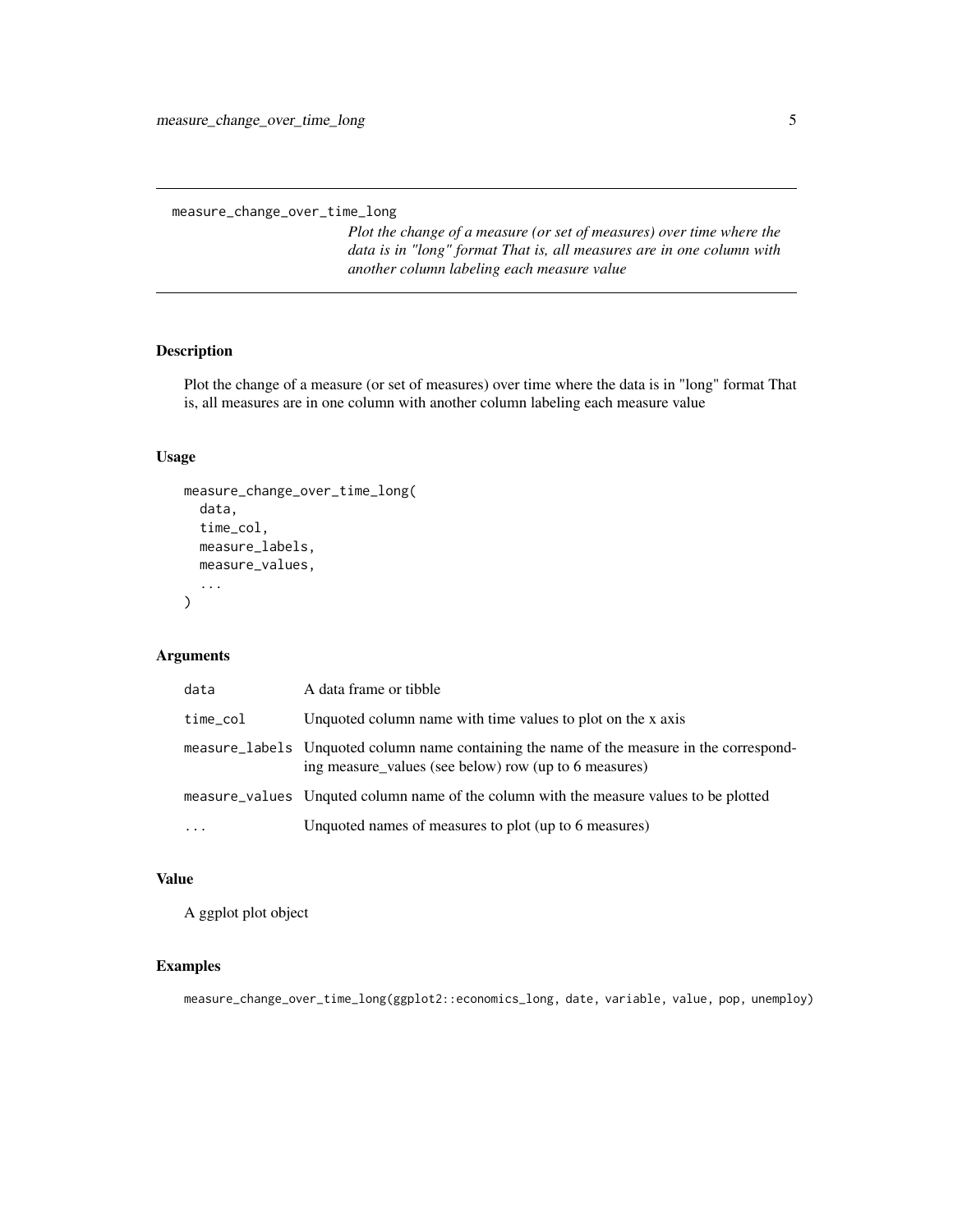<span id="page-5-0"></span>measure\_change\_over\_time\_wide

*Plot the change of a measure (or set of measures) over time where each measure is in a different column*

#### Description

Plot the change of a measure (or set of measures) over time where each measure is in a different column

#### Usage

```
measure_change_over_time_wide(data, time_col, ...)
```
## Arguments

| data                    | A data frame or tibble                                                   |
|-------------------------|--------------------------------------------------------------------------|
| time_col                | Unquoted column name with time values to plot on the x axis              |
| $\cdot$ $\cdot$ $\cdot$ | Unquoted column names of one or more measures to plot (up to 6 measures) |

#### Value

A ggplot plot object

## Examples

measure\_change\_over\_time\_wide(ggplot2::economics, date, pop, unemploy)

measure\_distribution *Plot the distribution of a numeric (measure) column*

#### Description

Plot the distribution of a numeric (measure) column

#### Usage

```
measure_distribution(data, measure, type = "hist", bwidth = NULL)
```
#### Arguments

| data    | A data frame or tibble                                            |
|---------|-------------------------------------------------------------------|
| measure | Unquoted column name of containing numbers (measure)              |
| type    | Histogram ("hist") or Boxplot ("box")                             |
| bwidth  | width of bin for histogram (by default uses binwidth for 30 bins) |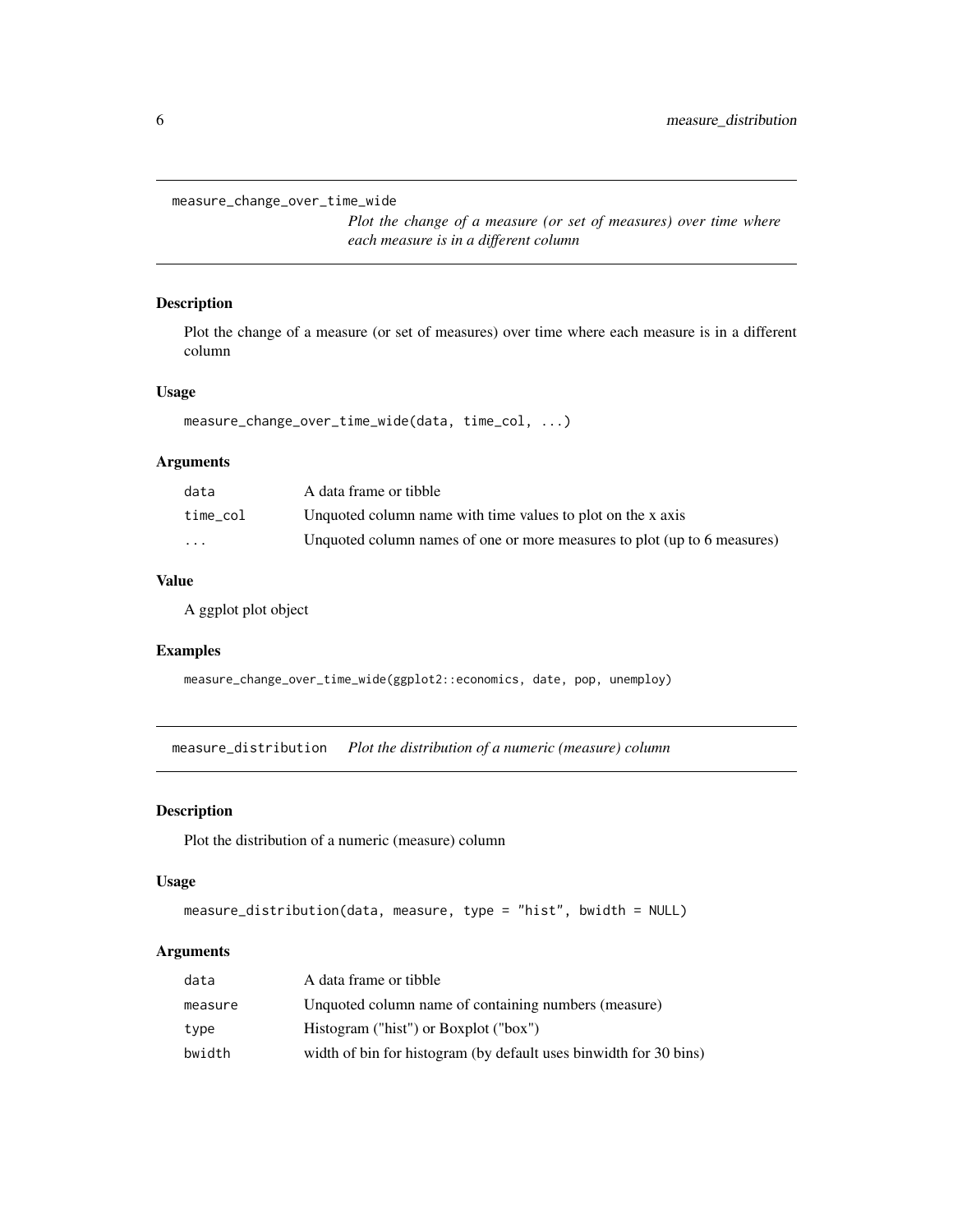## <span id="page-6-0"></span>Value

A ggplot plot object

## Examples

```
measure_distribution(ggplot2::diamonds, price)
measure_distribution(ggplot2::mpg, hwy)
measure_distribution(ggplot2::mpg, hwy, bwidth = 2)
measure_distribution(ggplot2::mpg, hwy, "hist")
measure_distribution(ggplot2::mpg, hwy, "box")
```

```
measure_distribution_by_category
```
*Plot the distribution of a numeric (measure) column differentiated by a category*

#### Description

Plot the distribution of a numeric (measure) column differentiated by a category

#### Usage

```
measure_distribution_by_category(
  data,
 measure,
 category,
  type = "hist",
  separate = FALSE,
 bwidth = NULL
)
```
Arguments

| data     | A data frame or tibble                                                 |
|----------|------------------------------------------------------------------------|
| measure  | Unquoted column name of measure (containing numbers)                   |
| category | Unquoted column name of category (can be factor, character or numeric) |
| type     | Histogram ("hist") or Boxplot ("box")                                  |
| separate | Boolean specifying whether to plot each category in a separate facet   |
| bwidth   | width of bin for histogram (by default uses binwidth for 30 bins)      |

#### Value

A ggplot plot object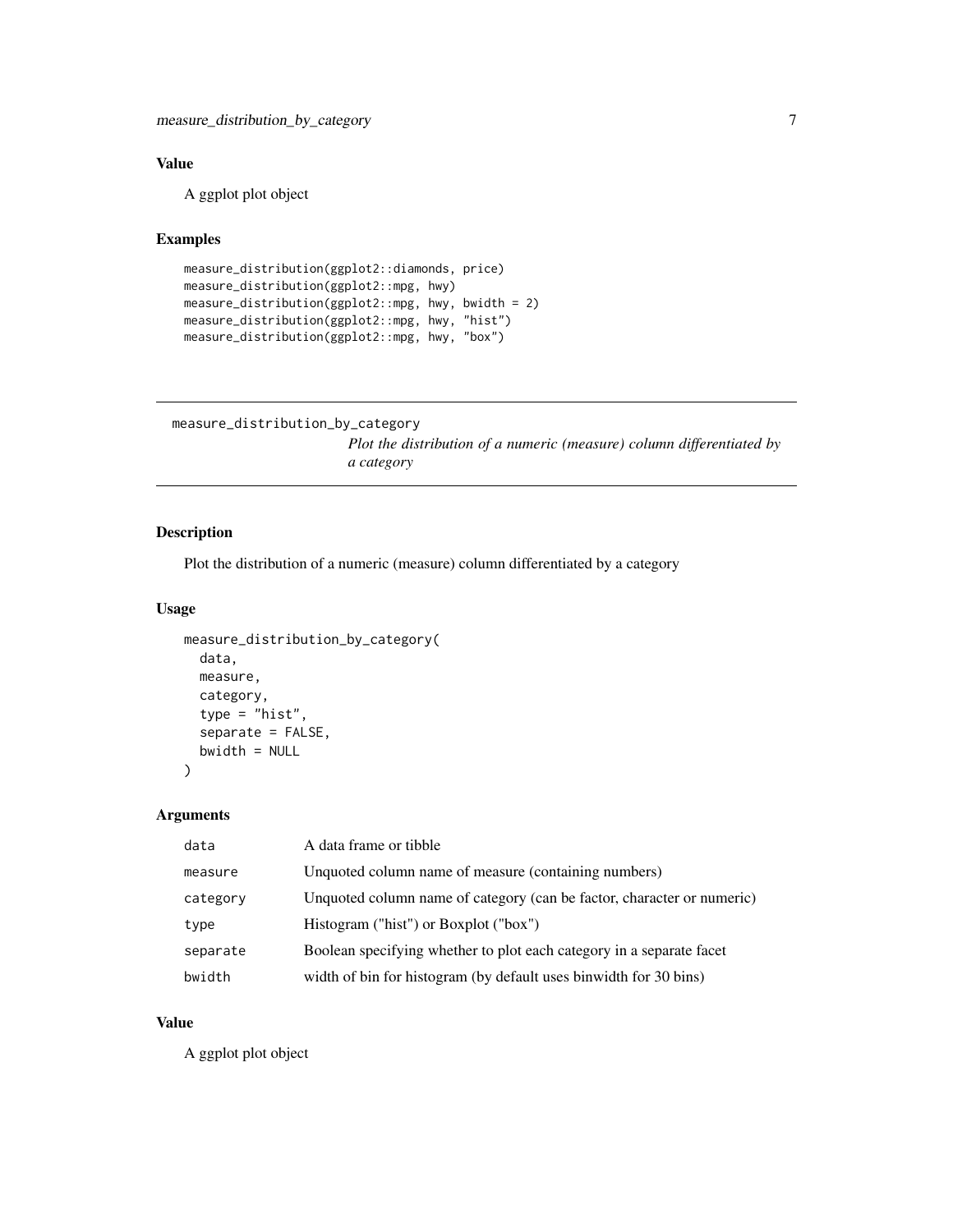## Examples

```
measure_distribution_by_category(ggplot2::diamonds, price, cut)
measure_distribution_by_category(ggplot2::mpg, hwy, class)
measure_distribution_by_category(ggplot2::diamonds, price, cut, separate = TRUE)
measure_distribution_by_category(ggplot2::mpg, hwy, class, separate = TRUE)
measure_distribution_by_category(ggplot2::mpg, hwy, class, "box")
```

```
measure_distribution_by_two_categories
```
*Plot the distribution of a numeric (measure) column differentiated by two categories*

#### Description

Plot the distribution of a numeric (measure) column differentiated by two categories

#### Usage

```
measure_distribution_by_two_categories(
  data,
  measure,
  category1,
  category2,
  bwidth = NULL
\mathcal{L}
```
#### Arguments

| data                 | A data frame or tibble                                                    |
|----------------------|---------------------------------------------------------------------------|
| measure              | Unquoted column name of containing numbers (measure)                      |
| category1, category2 |                                                                           |
|                      | Unquoted column names of categories (can be factor, character or numeric) |
| bwidth               | width of bin for histogram (by default uses binwidth for 30 bins)         |

#### Value

A ggplot plot object

```
measure_distribution_by_two_categories(ggplot2::mpg, hwy, class, fl)
measure_distribution_by_two_categories(ggplot2::diamonds, carat, cut, clarity)
```
<span id="page-7-0"></span>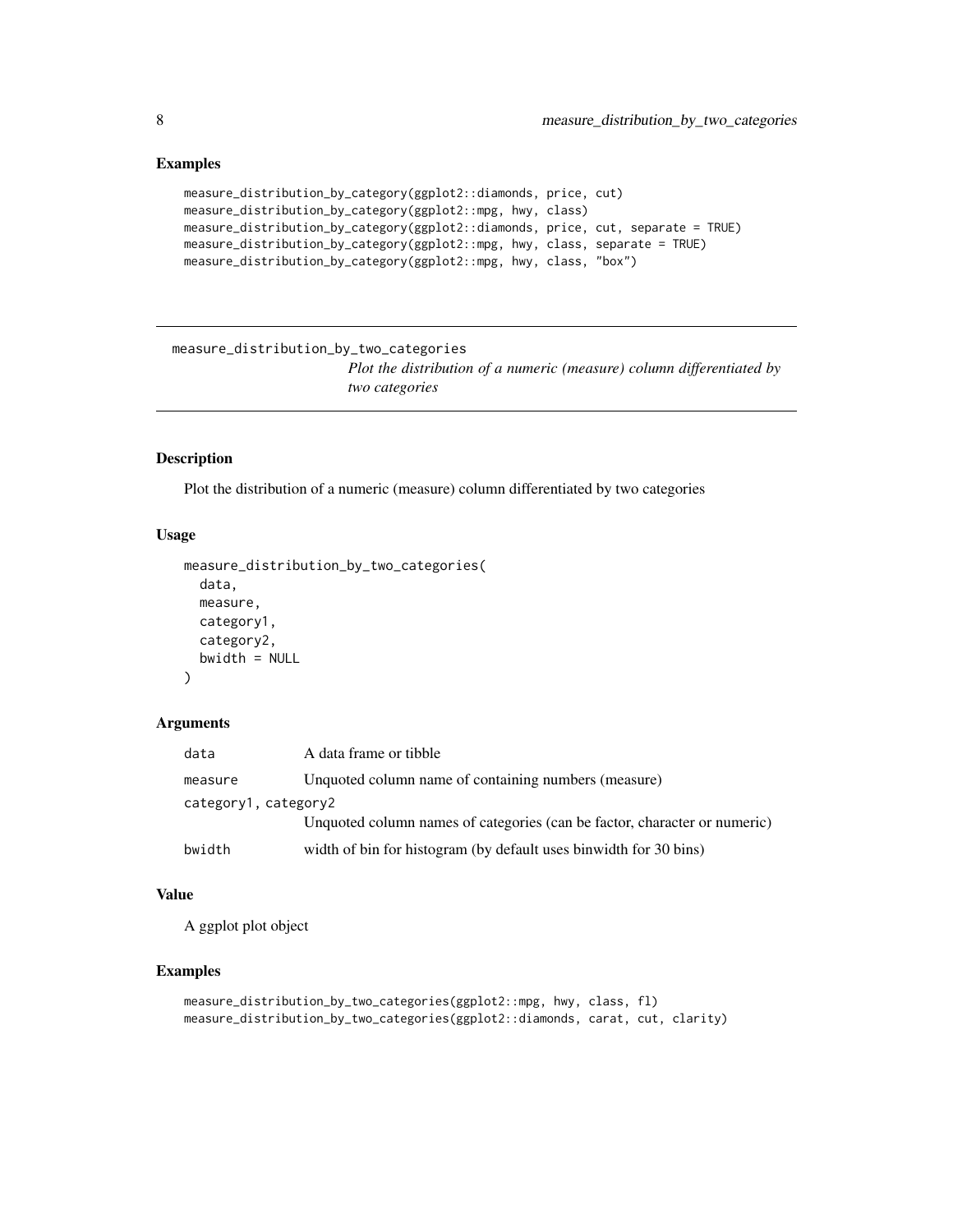<span id="page-8-0"></span>measure\_distribution\_over\_time

*Plot the change of distribution of a numeric (measure) column over time*

#### Description

Plot the change of distribution of a numeric (measure) column over time

#### Usage

```
measure_distribution_over_time(data, measure, time, bwidth = NULL)
```
## Arguments

| A data frame or tibble                                            |
|-------------------------------------------------------------------|
| Unquoted column name of containing numbers (measure)              |
| Unquoted name of column containing the time object                |
| width of bin for histogram (by default uses binwidth for 30 bins) |
|                                                                   |

## Value

A ggplot plot object

#### Examples

```
h1 <- round(rnorm(50, 60, 8), 0)
h2 <- round(rnorm(50, 65, 8), 0)
h3 <- round(rnorm(50, 70, 8), 0)
h \leq c(h1, h2, h3)y <- c(rep(1999, 50), rep(2000, 50), rep(2001, 50))
df \leq data.frame(height = h, year = y)
measure_distribution_over_time(df, h, year)
```
multi\_measures\_relationship

*Plot the relationship between many measures*

#### Description

Plot the relationship between many measures

#### Usage

multi\_measures\_relationship(data, ...)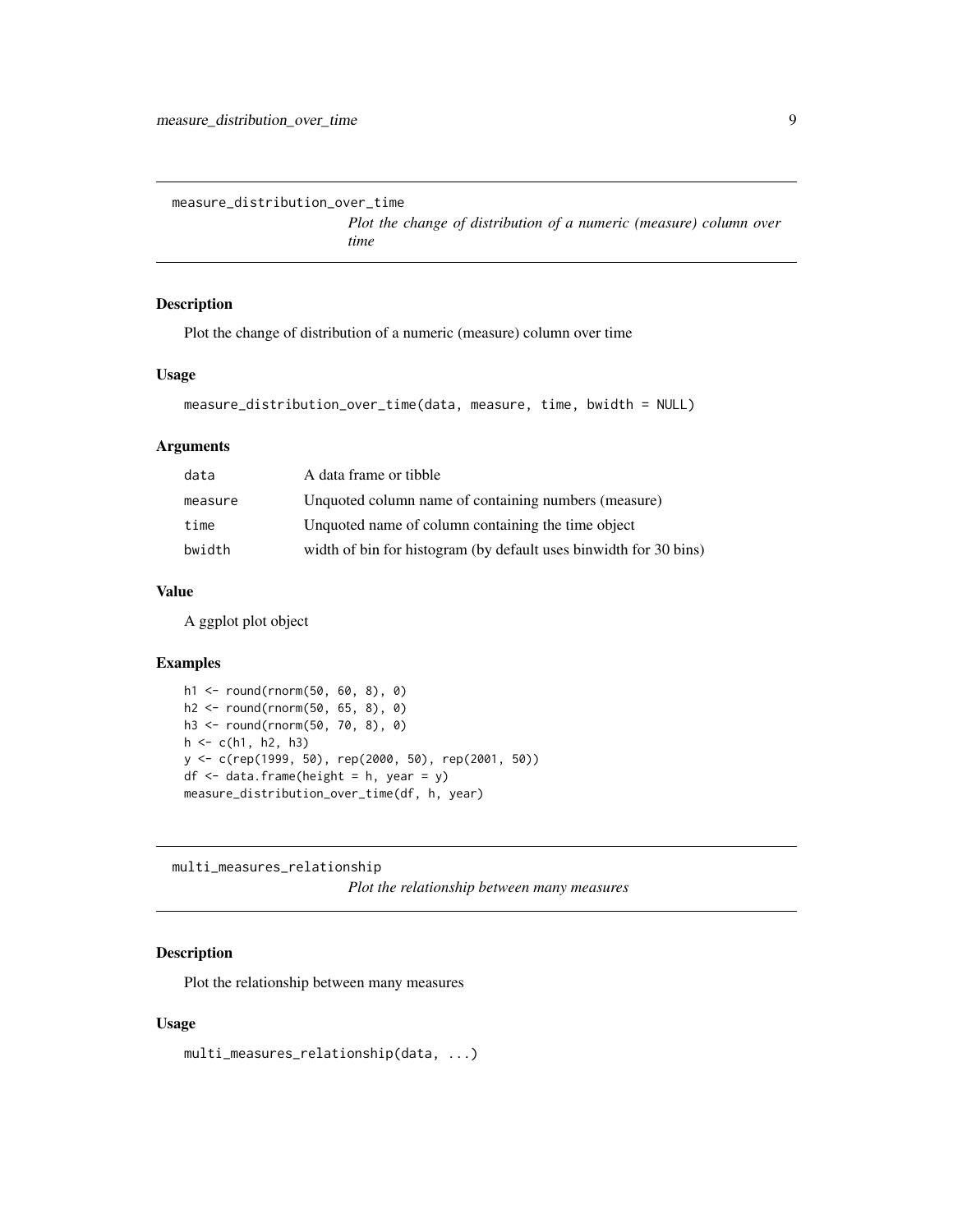#### <span id="page-9-0"></span>Arguments

| data     | A data frame or tibble                              |
|----------|-----------------------------------------------------|
| $\cdots$ | Unquoted column names of numeric columns (measures) |

#### Value

A ggplot plot object

#### Examples

```
multi_measures_relationship(ggplot2::mpg, hwy, displ)
multi_measures_relationship(ggplot2::mpg, cty, hwy, displ)
```

```
two_category_contribution
```
*Plot the contribution to a measure by combinations of two categories*

## Description

Plot the contribution to a measure by combinations of two categories

#### Usage

```
two_category_contribution(
 data,
 category1,
 category2,
 measure,
 separate = FALSE
)
```
#### Arguments

| A data frame or tibble<br>data<br>category1, category2 |                                                                                                   |
|--------------------------------------------------------|---------------------------------------------------------------------------------------------------|
|                                                        | Unquoted names of category columns (can be factor, character or numeric)                          |
| measure                                                | Unquoted name of measure                                                                          |
| separate                                               | Boolean to indicate whether the plots for different combinations should be in<br>different facets |

## Value

A ggplot plot object

```
two_category_contribution(ggplot2::diamonds, cut, clarity, price)
two_category_contribution(ggplot2::diamonds, clarity, cut, price, separate = TRUE)
```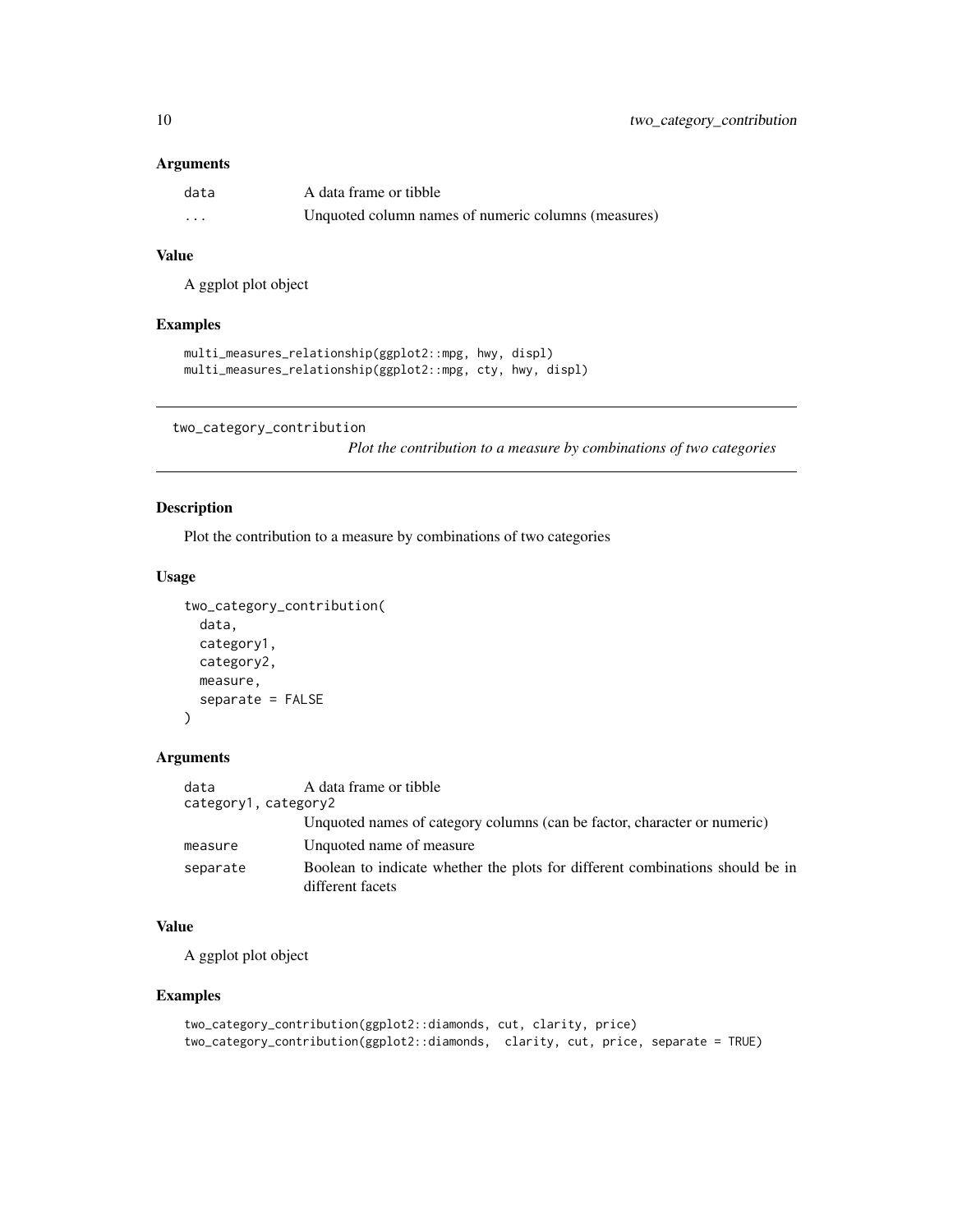<span id="page-10-0"></span>two\_category\_tally *Plot counts of combinations of two category columns*

## Description

Plot counts of combinations of two category columns

#### Usage

```
two_category_tally(
 data,
 main_category,
 sub_category,
 separate = FALSE,
 position = "stack"
)
```
## Arguments

| data     | A data frame or tibble                                                        |
|----------|-------------------------------------------------------------------------------|
|          | main_category, sub_category                                                   |
|          | Unquoted column names of two categories (can be factor, character or numeric) |
| separate | Boolean indicating whether the plot should be faceted or not                  |
| position | "stack" or "dodge"                                                            |

## Value

A ggplot plot object

#### Examples

```
two_category_tally(ggplot2::mpg, class, drv)
two_category_tally(ggplot2::mpg, class, drv, position = "dodge")
two_category_tally(ggplot2::mpg, class, drv, separate = TRUE)
two_category_tally(ggplot2::diamonds, cut, clarity)
two_category_tally(ggplot2::diamonds, cut, clarity, separate = TRUE)
```

```
two_measures_relationship
```
*Plot the relationship between two measures and optionally highlight a category*

## Description

Plot the relationship between two measures and optionally highlight a category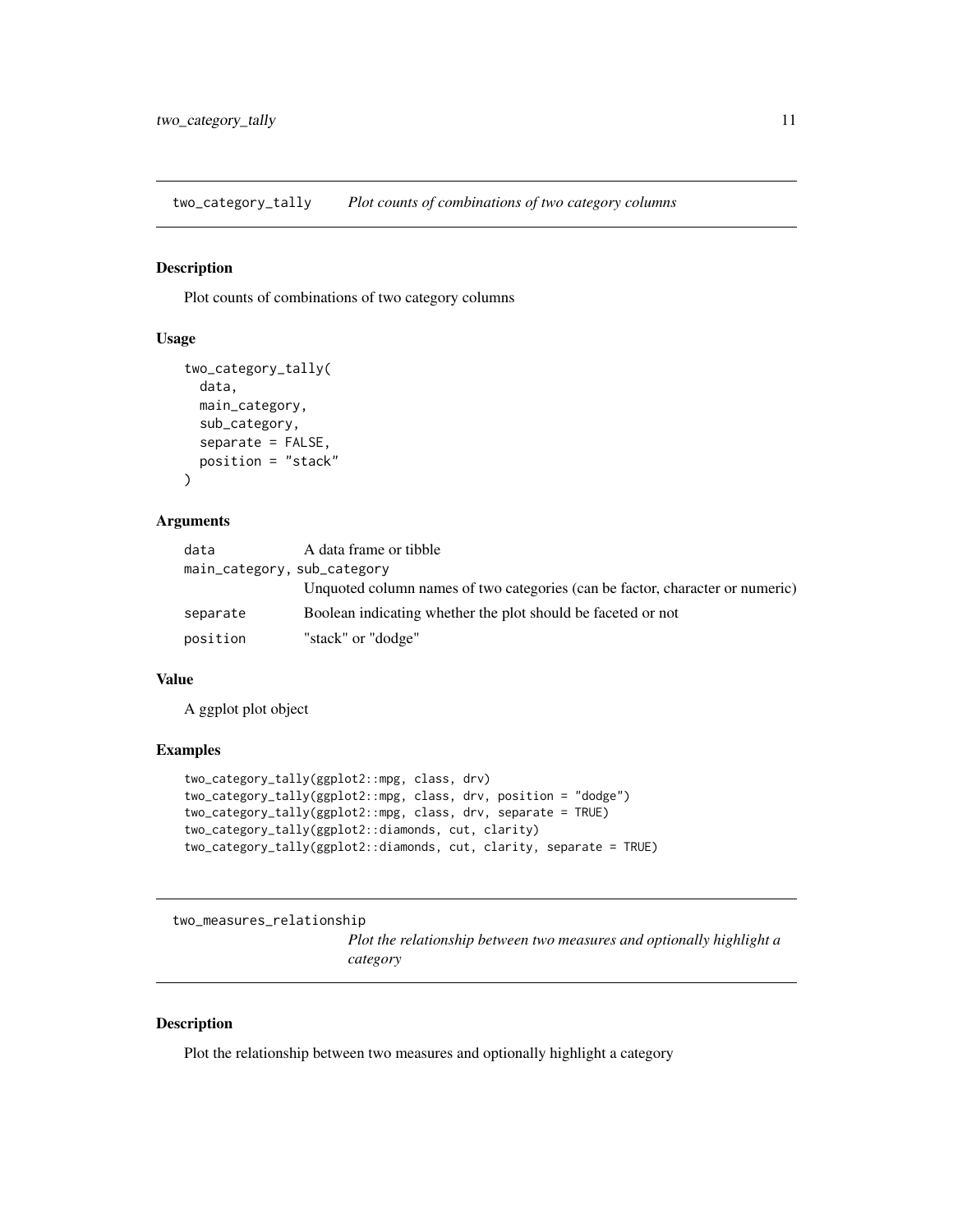## Usage

```
two_measures_relationship(data, measure1, measure2, category = NULL)
```
## Arguments

| data              | A data frame or tibble                                            |
|-------------------|-------------------------------------------------------------------|
| measure1.measure2 |                                                                   |
|                   | Unquoted column names of measures                                 |
| category          | Unquoted name of a category (can be factor, character or numeric) |

### Value

A ggplot plot object

```
two_measures_relationship(ggplot2::diamonds, carat, price)
two_measures_relationship(ggplot2::diamonds, carat, depth)
```

```
two_measures_relationship(ggplot2::mpg, displ, hwy)
two_measures_relationship(ggplot2::mpg, cty, hwy)
two_measures_relationship(ggplot2::mpg, displ, hwy, class)
```